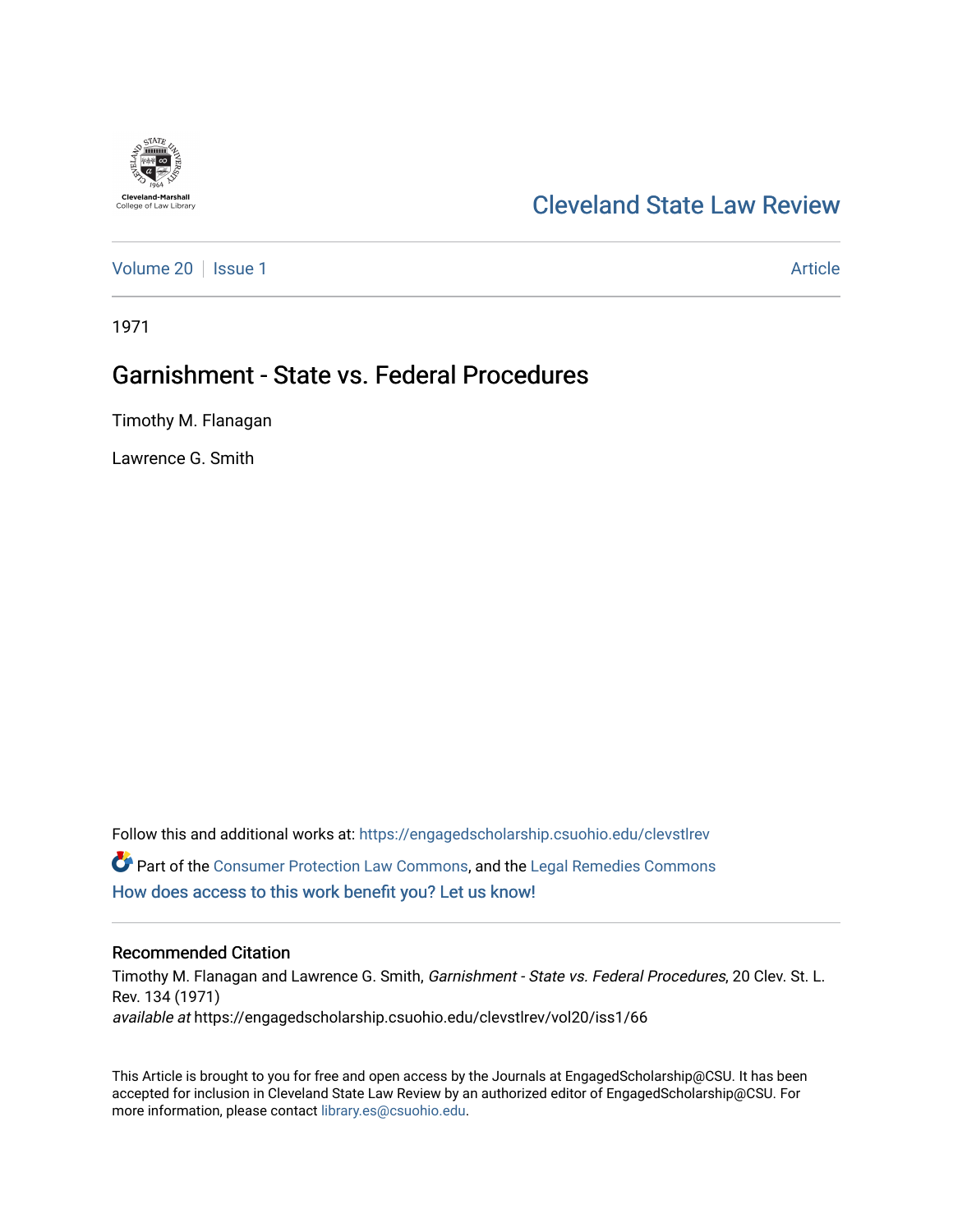# *Garnishment-State vs. Federal Procedures*

*Timothy* M. *Flanagan\* and Lawrence G. Smith* **\* \***

**G** ARNISHMENT, a field once limited only by state or local regulation, has recently undergone a series of much-needed but somewhat questionable changes. These changes are not limited to one state alone, but encompass the entire nation. On July 1, 1970, when Title III of the Consumer Credit Protection Act became effective, this field of law came under the coverage of federal restrictions.' In attempting to bring the existing Ohio statutes on garnishment into line with the federal restrictions, the Ohio Legislature passed a series of amendments which became effective on September **16,** 1970.2

To understand why the federal government has only recently taken an interest in this field, one must look to the purposes and sources of authority of the Act itself. The Act cites two disruptions of interstate commerce which Congress believes are sufficient cause for invoking the Commerce Clause of the Constitution as authority for entering this field.3 The first is that unrestricted garnishment has led to an increase in the making of predatory extensions of credit.<sup>4</sup> The second disruption noted is that employees are often discharged as a result of their wages being subject to garnishment.5 Also because of the many different state garnishment laws, the legislators claim that the uniformity of the bankruptcy laws has been jeopardized. $6$  By use of the constitutional power to create and restrict uniform bankruptcy laws, Congress established another basis for entering the field of garnishment.7

The restrictions set out in the Act appear to be more of a minimum requirement on the restriction of garnishment than a hard and fast rule of law. When the statutes are read as a whole, it seems that Congress' intent was to establish a guideline for state garnishment laws and to encourage the states to voluntarily adopt local laws which will limit garnishment and benefit debtors even more than the federal statutes. The basis for this interpretation is the application of Section 1677 of the Federal Act, which says that if there is a conflict between the Federal

- **1 15** U.S.C.A. **§§** 1671-1677.
- 2 Ohio Rev. Code, § **2329.621.**
- **3** 15 U.S.C.A. § 1671 (a) (1).
- *<sup>4</sup>Id.* at § 1671(a) (2).
- *5 Id.* at § 1671(b).
- *6 Id.* at **§ 1671(a) (3).**
- *<sup>7</sup>Id.* at § 1671(b).

**<sup>\*</sup>** B.B.A., Ohio University; Third-year student at Cleveland State University College of Law.

**<sup>\*\*</sup>** B.A., California State College (at Long Beach); Second-year student at Cleveland State University College of Law.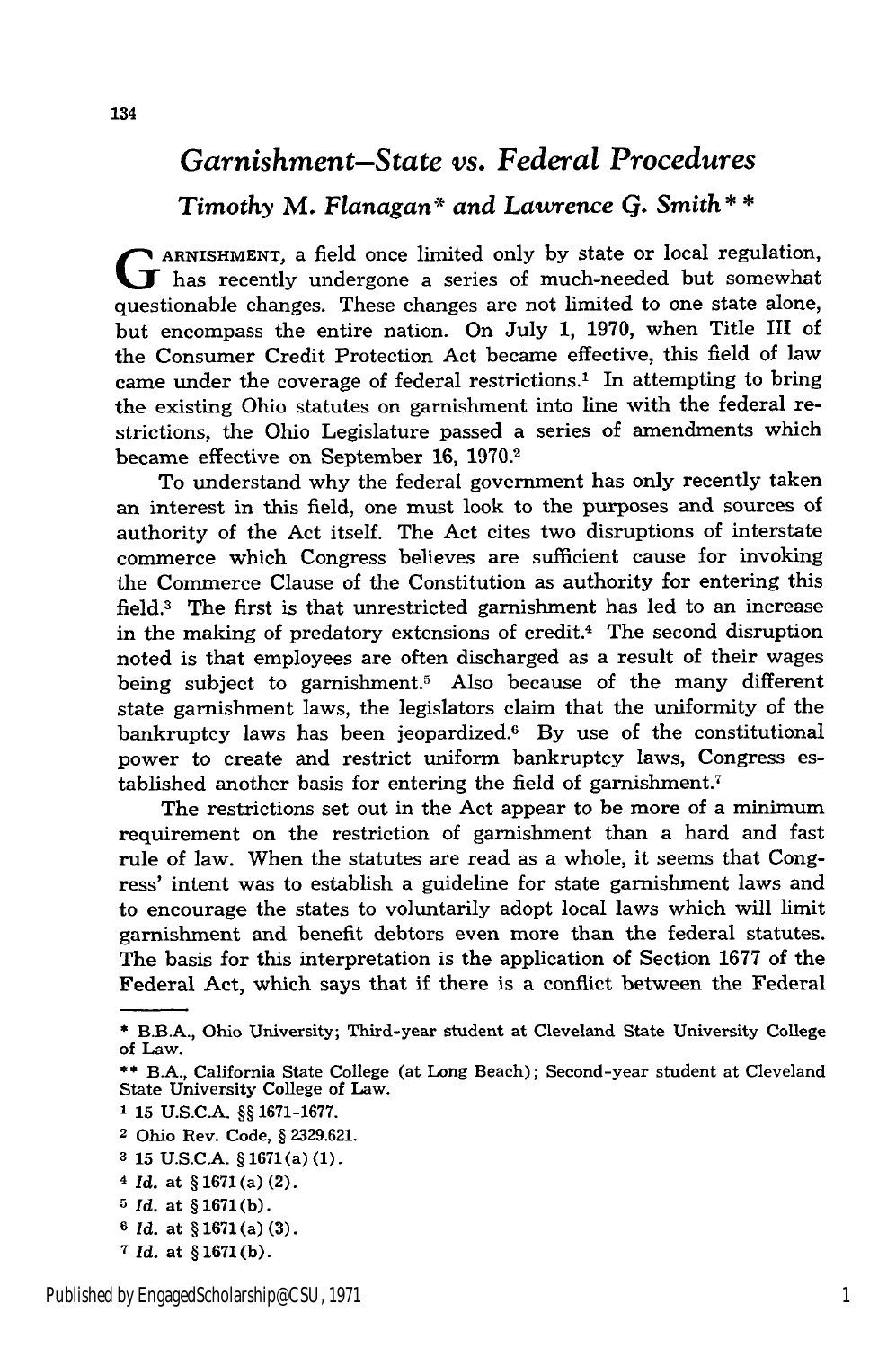Act and state garnishment statutes, the law which imposes the greatest restriction on creditors and gives the maximum protection to debtors will be applicable.8 The effect of this provision is that the sections of state law which place a greater restriction on garnishments than do similar sections of the federal statutes, will supersede the federal restrictions and continue in effect. Another determinative factor in this interpretation is the application of Section 1675. This section of the Act deals with the exempting of state garnishment laws from the provisions of Section 1673(a). As will be discussed below, Section 1673(a) is used to determine what portion of a debtor's pay is to be subjected to garnishment. This section provides that should the Secretary of Labor determine that a state's garnishment restrictions are substantially similar to those in Section 1673(a), the Secretary may exempt the state from the federal provisions.9

#### **Section 1673 of the Federal Statutes**

Section 1673 may be regarded as one of the most important provisions of the new Federal Act. The application of this section determines what portion of an employee's disposable earnings may be exempted from garnishment proceedings. Under this section, the maximum part of a debtor's disposable earnings that may be garnished is the lesser of: (a) 25% of the employee's disposable earnings for that week, or (b) the amount by which the debtor's disposable earnings for that week exceeds 30 times the current federal minimum wage established by Section 6 of the Fair Labor Standards  $Act.^{10}$  Since the current federal minimum wage is \$1.60, this latter figure would be \$48. In applying these restrictions, if the debtor-employee has earned disposable earnings of less than \$48, his wages for that week cannot be garnished. Should the debtor's disposable earnings for the week exceed \$48, and yet be less than \$64, only the amount by which his earnings exceed \$48 will be subject to garnishment. However, if the debtor's disposable earnings exceed \$64, then 25% of these wages will be available for garnishment. <sup>1</sup>

An important factor to be noted when determining the portion of

*10 Id.* at § 1673(a).

https://engagedscholarship.csuohio.edu/clevstlrev/vol20/iss1/66 2

**<sup>8</sup>***Id.* at § 1677.

**<sup>9</sup>** *Id.* at § 1675.

**<sup>11</sup>**When the debtor is paid on other than a weekly basis the Department of Labor has provided a formula for applying the exemptions set out in Section 1673(a). The 25% computation will apply just as it did for the single work week. However in those situations when the multiple of the minimum wage formula is applicable the<br>minimum wage is not only multiplied by thirty but also the number of weeks the<br>pay period covers. As a result if the employee is paid every t would be 30  $\times$  \$1.60  $\times$  2. If the pay period were for a full month 41/3 would be used and if the employee is paid semi-monthly the appropriate figure would be 2%. Part **870 (29** CFR).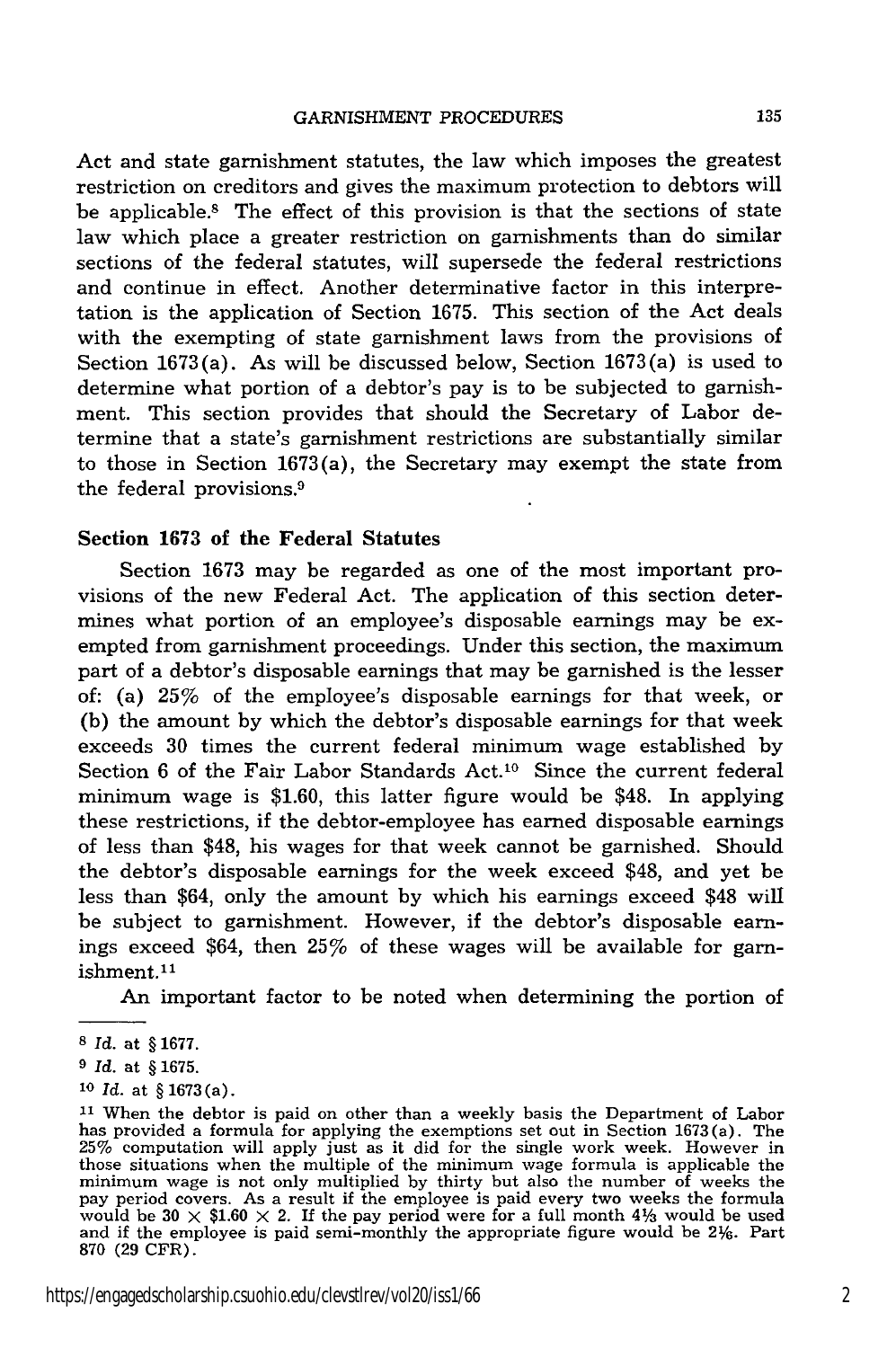a debtor's pay to be subjected to garnishment is that the Act requires that disposable earnings and not the employee's take-home pay be used in making the computations. Disposable earnings are defined by the Act as the remaining part of an employee's earnings after deductions that are required by law have been made.12 These required deductions do not, however, include such items as union dues or charitable contributions, which are often deducted from an employee's pay.

The restrictions set out in Section 1673(a) apply in all cases except where there is a court order to pay the support of a person, or where there is an order of the court of bankruptcy under Chapter XIII of the Bankruptcy Act, or if there is a debt due on any federal or state  $\rm tax.^{\scriptscriptstyle 13}$ 

#### The Amendments to the Ohio Garnishment Law

The Ohio Legislature, in amending the Ohio garnishment laws, was clear as to the intent behind their action.

Title III of the Consumer Credit Protection Act, **82** Stat. 146 **(1968), 15 U.S.C.A. 1671,** provides for restrictions on garnishment of personal earnings to become effective July **1, 1970,** to supersede the laws of any state which do not provide debtors with protection at least equal to the minimum protection provided in that Federal Act. It is the intention of the General Assembly to avoid the inevitable confusion which will result if any part of the Federal Act is superimposed on Ohio law, **by** enacting garnishment laws which provide protection to debtors which equals or exceeds that contained in the federal law, and all the laws of this state affecting such garnishments shall be construed so as to effect this purpose.<sup>14</sup>

Despite the intention asserted **by** the legislature in many areas, the Ohio law actually provides less protection for the debtor than do the federal statutes. The legislature's instructions for the Courts to construe the new amendments so as to provide limitations on garnishment, that are at least equal to those set out in the Federal Act, will have no effect on these provisions. These sections do not present questions of construction; rather they are clear, and to construe them as the legislature wants would be to rewrite the law, which the courts will not do.<sup>15</sup>

On its face, the new Ohio garnishment law appears to provide for more limited garnishments than does the Federal Act. The amendments to the Ohio law restrict the number of successful garnishment actions

<sup>12</sup>**15 U.S.C.A.** § **1672 (b).**

**<sup>13</sup>***Ibid.*

<sup>14</sup>O.R.C., *supra,* n. 2 at § **2329.621.**

**<sup>15</sup>**Southern Steamship Co. v. National Labor Relations Board, **316 U.S. 31, 62 S.** Ct. **886, 86** L. **Ed.** 1246 (1942); City National Bank, Lawton, Okla. v. United States, **207** F. **2d** 741 **(10th** Cir. **1953).**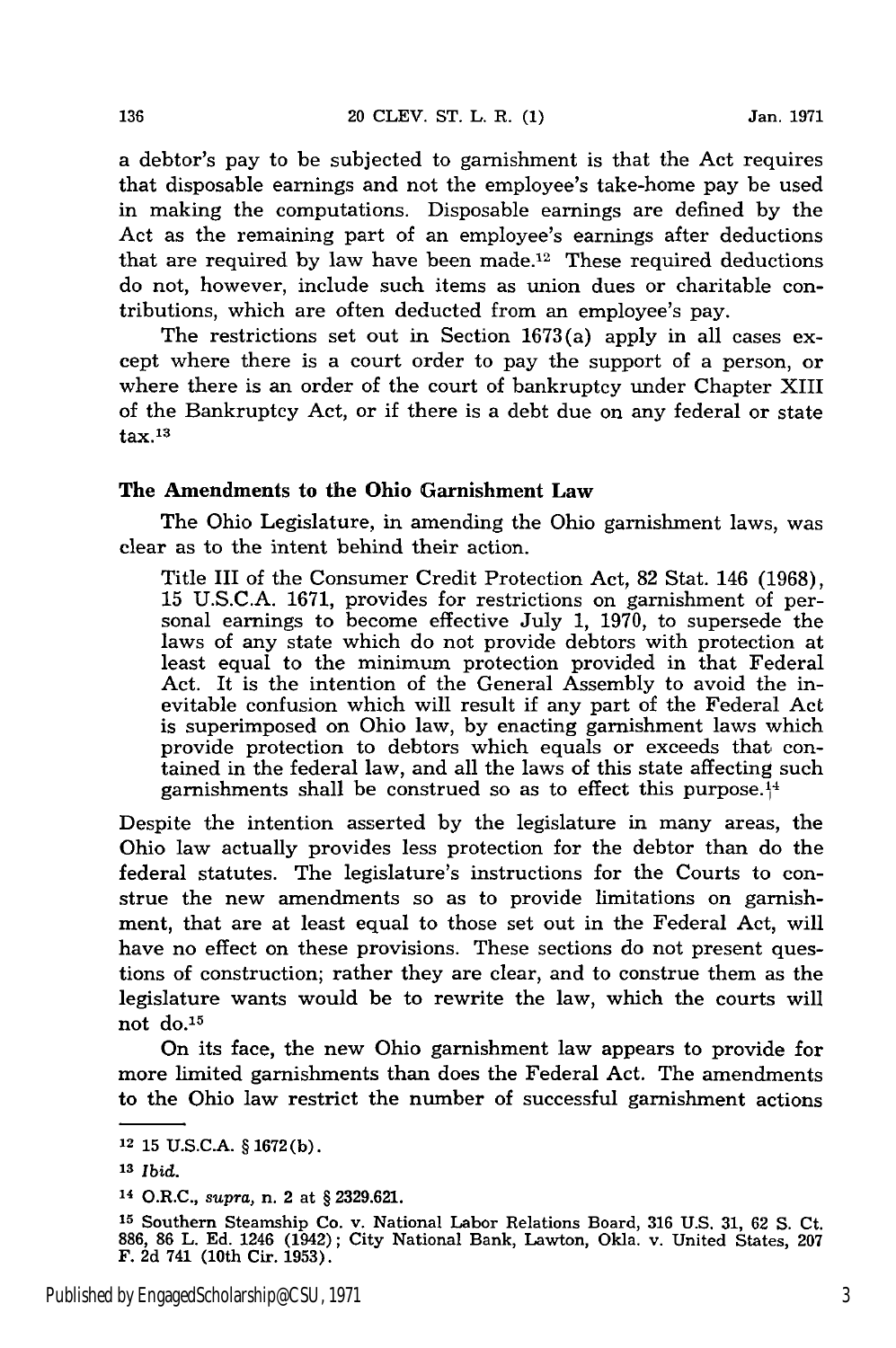against a defendant to one per 30 day period.16 When compared to the federal restrictions, which make no provision for the number of garnishments allowable, it appears that the state has provided more stringent limitations on garnishment. The problem occurs with Sections 2329.62 and 2329.66 which, like the federal law, provide two formulas to be used in determining what part of a debtor's earnings will be subjected to garnishment; and again, like the federal rule, the lesser of these figures is to apply. The first provides for a monthly exemption of 175 times the current federal minimum wage, $17$  and the second establishes an exemption of 821/2% of the employee's disposable earnings that are payable.<sup>18</sup> When these are examined with the federal exemptions of  $30$ times the minimum wage and  $75\%$ <sup>19</sup>, it would appear that in all cases Ohio's limitations on garnishment are more beneficial to the debtor. However, in most cases this is not true.

## **Conflicts Between the Ohio Exemptions From Garnishment and the Federal Exemptions**

In illustrating the conflicts between the federal and Ohio laws, which provide for exemptions from garnishment, consider the employee who is earning \$100 per week in disposable earnings. When applying the two formulas provided in Section 1673(a) of the Federal Act, the computations result in the figures \$25 (25% x \$100) and \$54 (\$100 less thirty times the minimum wage of \$1.60); and since \$25 is the lesser figure, it will be the amount of the employee's weekly wages that is subject to garnishment.<sup>20</sup>

The Ohio exemptions are computed only on a monthly basis. Therefore \$433 (\$100 x  $4\frac{1}{3}$  weeks) is used in computing the monthly exemptions. As a result of this, the exemptions provided under the Ohio law would be \$75.77 (17 $\frac{1}{2}$ % x \$433) and \$153 (\$433 less 175 times the minimum wage of \$1.60). Because \$75.77 is the lesser figure, it will be the monthly pay subjected to garnishment under the Ohio law. $21$ 

The first problem area involves the employee who has worked for a period of time *less* than one month prior to the commencement of the garnishment proceeding. Using the illustration above, if the debtor had worked only one week prior to the garnishment action, under the federal exemptions, only \$25 of the disposable earnings of \$100 would be subject to garnishment for that week. However, under Section

<sup>16</sup> O.R.C. *supra,* n. 2 at § 1911.33 (B). <sup>17</sup>*Id.* at §§ 2329.62, 2329.66. **18** *Id.* **<sup>19</sup>**15 U.S.C.A. § 1673 (a). 20 Id. 21 O.R.C., *supra,* n. 2 at §§ 2329.62, 2329.66.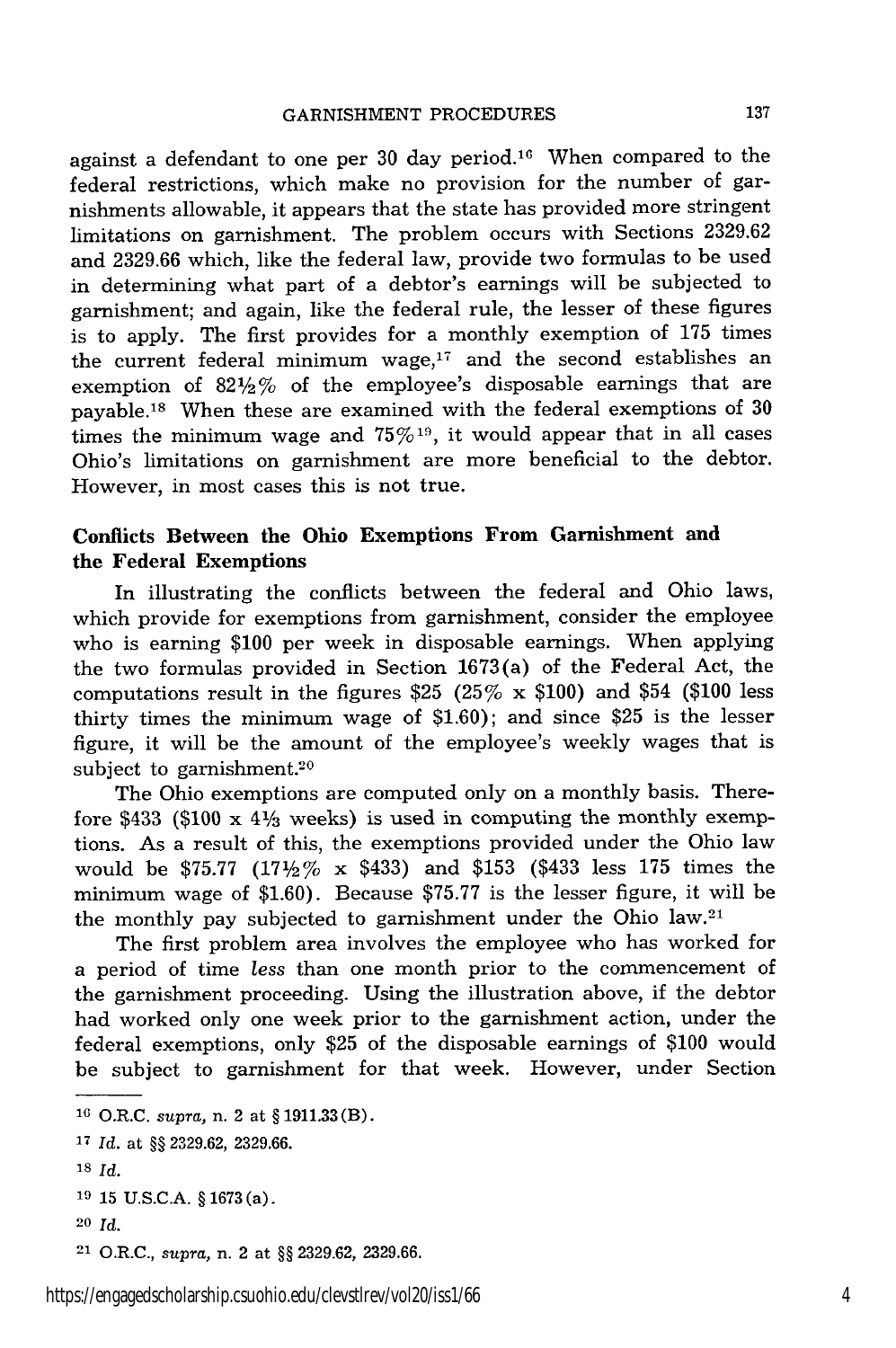1911.332 of the new Ohio law, which provides instructions to the garnishee on how to compute the amount that is to be paid to the court, the garnishee must use either the previous month's disposable earnings or a hypothetical figure based on what the debtor would have earned at his present rate of pay if he had worked the previous month.<sup>22</sup> Applying this to the above example, the amount that the garnishee must pay to the court would be \$75.77 (the estimated prior month's pay of \$433 x  $17\frac{1}{2}\%$ ). As a result, under the Ohio law the garnishee must give up \$75.77 of the \$100 in disposable earnings the employee has actually earned. This figure, which constitutes more than 75% of the debtor's disposable earnings, clearly exceeds the maximum of 25% per week set out in the federal statutes. Because there is a conflict with the Federal Act, the federal exemptions would be applicable.23

The fact that an employee has worked the previous month does not eliminate the problem. The Ohio law in Section 1911.33(B) provides that an action in garnishment can be brought no sooner than 30 days after the last successful action in garnishment.<sup>24</sup> As a result, the total monthly figure computed by the Ohio method must be taken out of the employee's pay at one time. Since over **%** of all Ohio employees are paid weekly, this means that during a month, three weekly paychecks will go untouched while the fourth week's check will have a deduction of roughly 70%. Again, during this one week the amount garnished exceeds the federal maximum of 25% per week. The only employees subject to garnishment who will actually have a more limited reduction from their pay are those who are paid monthly. In this situation alone will the Ohio exemptions from garnishment actually be more than those provided by the federal government. Since less than  $5\%$  of all Ohio employees are paid in this manner,<sup>24a</sup> this will be of little consequence when considering the field of garnishment in Ohio as a whole.

Critics of this interpretation of the Ohio law have argued that there should be one monthly judgment for  $17\frac{1}{2}\%$  and to keep within the federal restrictions, which set a maximum of 25% and do not restrict the number of garnishments per month, the courts should allow a levy of 25% of each pay check until the  $17\frac{1}{2}\%$  monthly total has been accumulated. While this would seem to be within the limits set by the federal statutes, the problem is that, as previously noted, each of these levies is considered a proceeding in aid of execution on a judg-

138

<sup>22</sup>*Id.* at § 1911.332.

**<sup>23</sup> U.S.** Const., Art. VI, ch. 2; Hamm v. City of Rock Hill, 379 U.S. 306, 85 **S.** Ct. 384, 13 L. Ed. 2d **300** (1964).

**<sup>24</sup>**O.R.C. *supra,* n. 2 at § 1911.33(B).

<sup>24</sup>a Bureau of Labor Statistics, Area Wage Survey, Bulletin No. 1625-19 (March, 1969).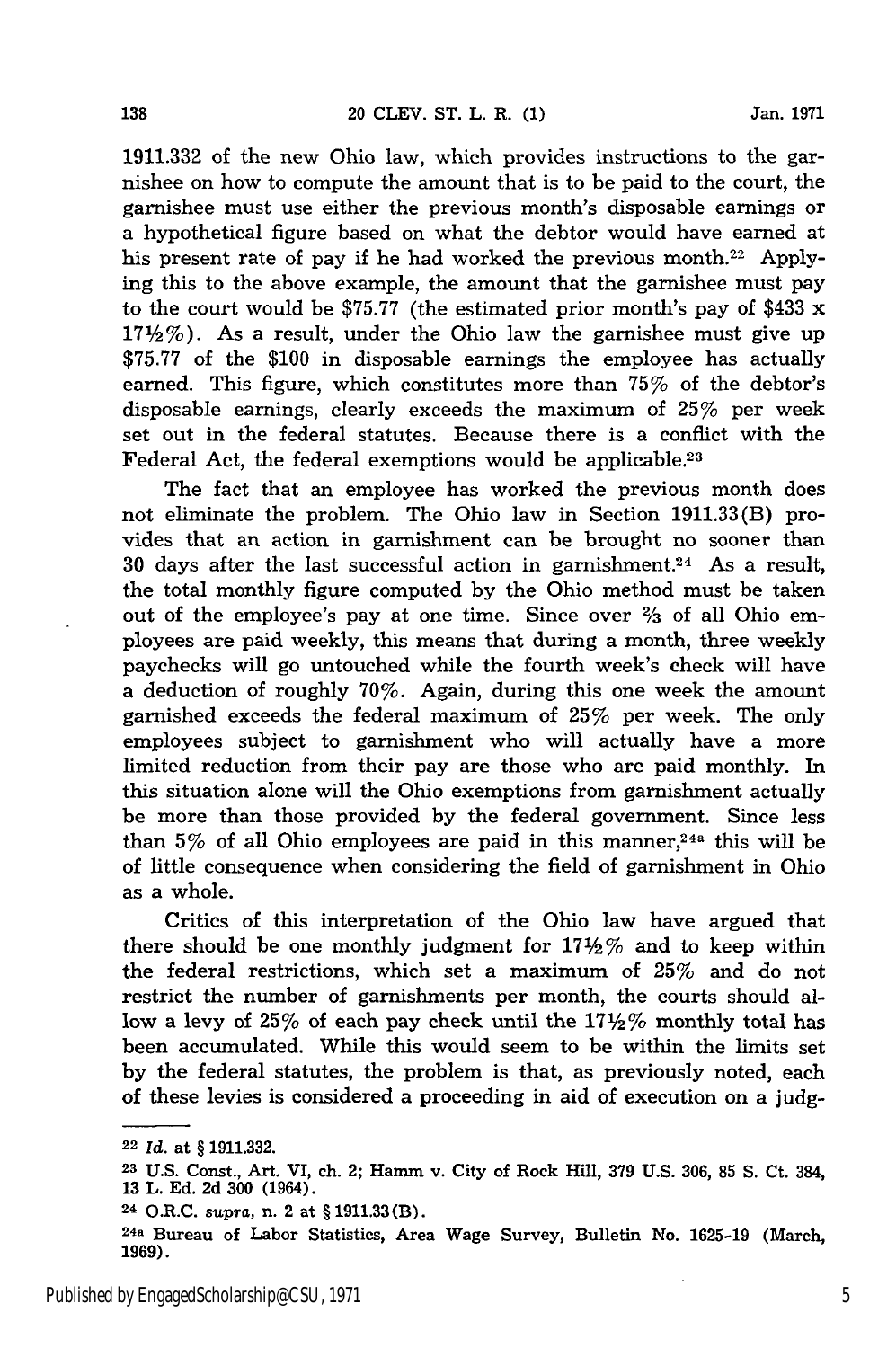ment, and as such the creditor is required to institute a completely new proceeding in garnishment for each of these levies.25 As a result of the initiation of more than one of these garnishment proceedings in any 30 day period, the state restriction on the number of garnishments per month will be violated. This restriction will be applicable because of Section 1677 of the Federal Act.20

The next problem involves the contradictory language found in the Ohio statutes dealing with the formulas to be used in computing the exemptions from garnishment that are available to a debtor. The problem revolves around the application of Sections 2329.62 and 2329.66 which provide that the greater of 175 times the current minimum wage at the time the earnings are payable, or  $82\frac{1}{2}\%$  of the employee's disposable earnings payable, will be the applicable amount subject to garnishment.<sup>27</sup> The term "payable" appears to imply wages that have been earned yet still not paid to the debtor by the employer. The conflict arises when this is compared to Section 1911.332, which establishes the procedures to be followed by the garnishee in computing what he is to pay out of the debtor's wages to the court. Under this section, the garnishee is required to use the previous month's wages or a hypothetical figure in his computations.<sup>28</sup>

While keeping in mind the Ohio restriction which limits the number of garnishments to one per 30 day period, again consider the employee who is paid weekly and receives \$100 in disposable earnings per week. Since as each \$100 becomes *payable,* it is paid, the maximum amount of wages payable at any time during the 30 day period would be only \$100, and if this were the case, then the amount of pay subject to garnishment would be \$17.50 (17\\phi \notas & the payable disposable earnings of \$100). However, if Sections 1911.332 and 2715.02 were followed, the amount of the garnishment would be \$75.77 (17 $\frac{17}{2}$ % of the prior month's pay of \$433). In resolving this conflict of terms, the courts may decide to look to Section 2329.621 which states that it is the intention of the Ohio Legislature that the amendments to the Ohio Act are to be construed so as to comply with the federal restrictions.<sup>29</sup> If this were the case, the interpretation of the term "payable," meaning due and unpaid, would be the appropriate construction since it provides for more limited garnishment. While this is only one possible interpretation, and the final decision rests with the courts, when it is considered with the previous examples it points out the inconsistencies and ambiguities that exist in the amended Ohio statutes.

**<sup>25</sup>***Id.* at § **2715.17.**

**<sup>26 15</sup> U.S.C.A.** § **1677.**

**<sup>27</sup>**O.R.C., supra, n. 2 at §§ 2329.62, 2329.66.

**<sup>28</sup>***Id.* at § 1911.332.

**<sup>29</sup>***Id.* at § 2329.621.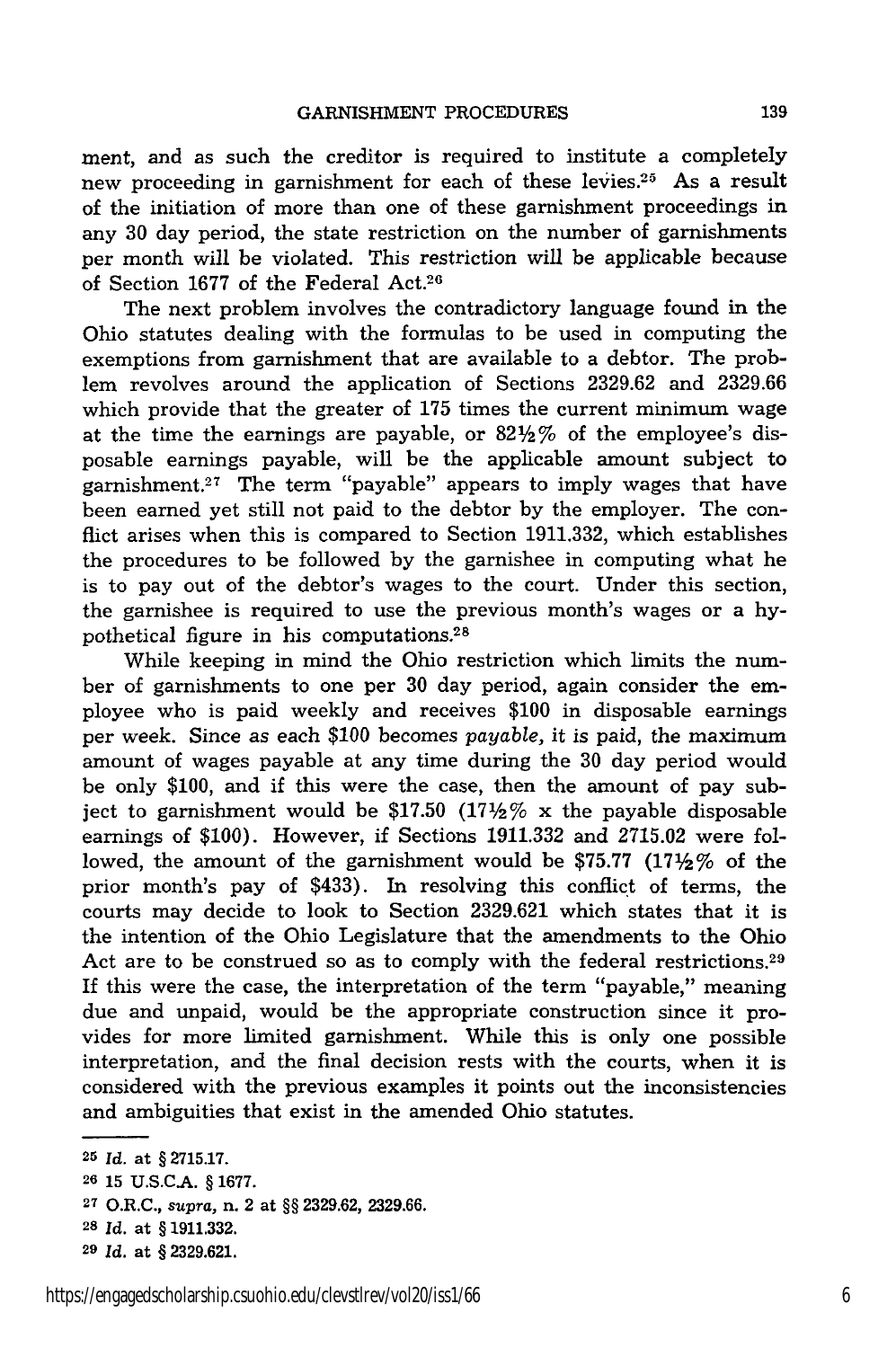### **The Application of the Ohio and Federal Garnishments Acts Prior to September 16, 1970**

Following the July 1, 1970 enactment of the Federal Act, and prior to September **16, 1970,** the date the new Ohio amendments were to become effective, the major Ohio municipal courts began to apply the new Ohio law. This premature application of the new law gives a preview of the possible interpretations of the amended act.

In the Columbus Municipal Court, one of the courts applying the new Ohio law, Title III standards were completely ignored and only the Ohio statute was applied, even though it was not yet in effect. The instructions given to garnishees by this court completely disregarded federal restrictions even though, as mentioned earlier, this application often resulted in deductions from the debtor's weekly pay check of up to 75% of the total pay.

In Cincinnati, the Municipal Court was providing garnishees with instruction forms to be used in computing the amount of an employee's pay that would be subject to garnishment. These forms, like those of the Columbus Municipal Court, applied only the Ohio law and ignored the federal restrictions. In Cincinnati, however, General Electric and Cincinnati Bell are providing the first real challenge to this application of the Ohio and federal laws. General Electric and Cincinnati Bell, in computing garnishments, applied only Section 1673(a) of the Federal Acts and disregarded the Municipal Court's forms which applied only the Ohio Acts. On July 6, 1970 in *J. English and Co. v. Melvin Allen a.k.a. Bobby Allen,30* a creditor challenged this form of computation used by General Electric. On July 28, 1970 the case was heard, along with  $J$ . English and Co. v. Dunn<sup>31</sup> which was a similar challenge against the computations used by Cincinnati Bell. In comparing the computations it was found that the federal restrictions would in fact provide for a more limited garnishment. In his decision, Judge Bunyan held that regarding these two cases the Federal Act was more restrictive and upheld the form used by General Electric and Cincinnati Bell. Since these cases were immediately appealed, this is not the termination of these cases. However, it does lend some support to those interpretations which regard the federal law as more restrictive.

The Toledo Municipal Court, in an attempt to prompt debtors to pay their creditors and thus avoid garnishments, has adopted a procedure in which the garnishee-employer is ordered by the court to appear at some future date to testify as to the amount of wages the garnishee owes the debtor. As a part of this order, the garnishee is enjoined from paying the debtor any wages until the garnishee's appear-

**<sup>30</sup>**Hamilton County Mun. Ct., Case No. **80248** (Sept., **1970).**

**<sup>31</sup>***Id.* at 80249.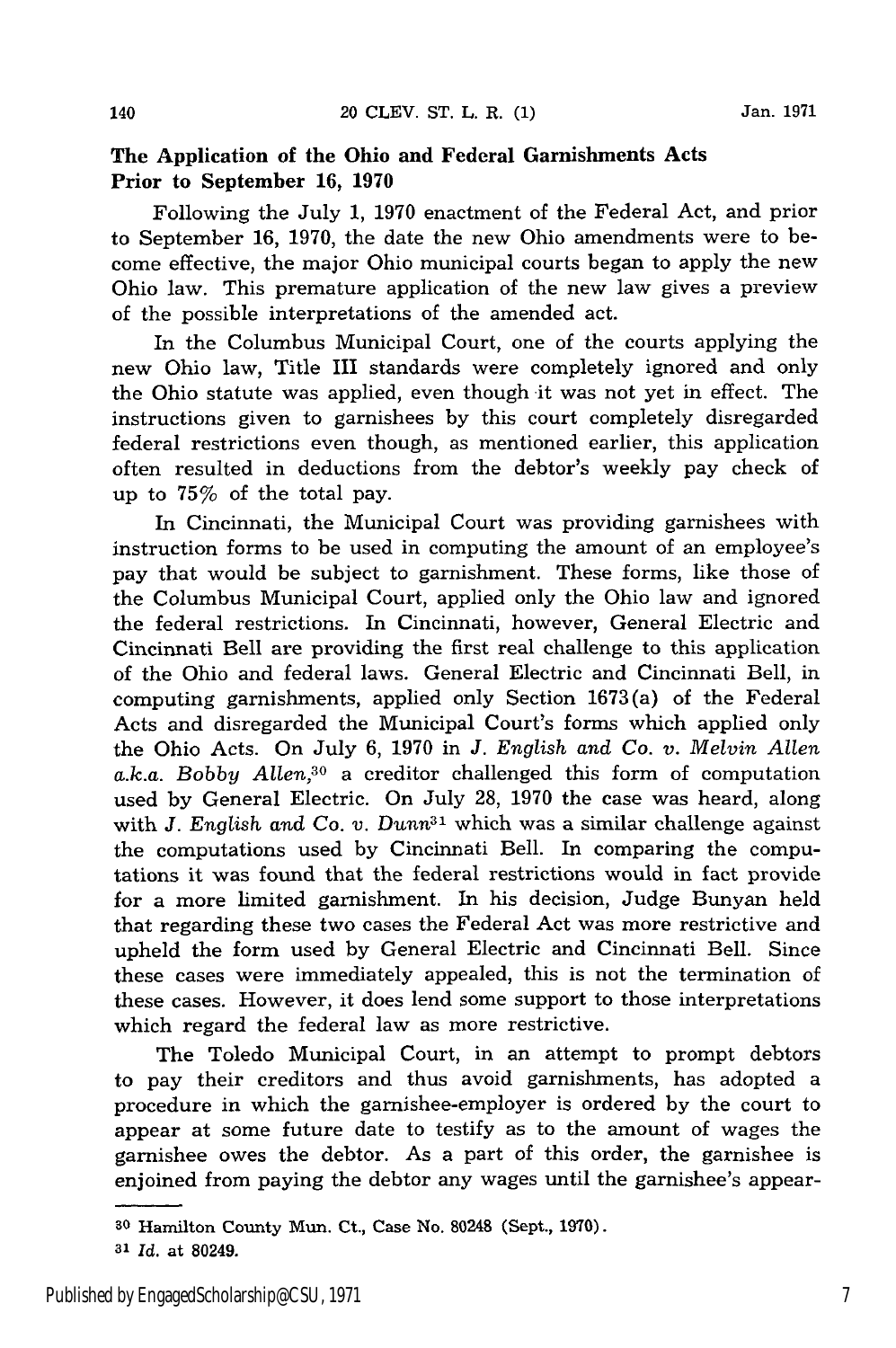ance in the court. The garnishee may be required to appear in court any time up to three weeks after receiving the order. Thus the employee and his family would be forced to subsist without receiving the three weeks' pay involved.<sup>32</sup> Prior to September 16, 1970, no Ohio case successfully challenged this new procedure. However, the U.S. Supreme Court has held that the withholding of an employee's wages subject to a garnishment proceeding violates the Constitution's due process clause and as such is void.<sup>33</sup>

Before September 16, the Cleveland Municipal Court was one of the few Ohio courts applying the pre-amendment Ohio laws and the Federal Act together. As a result of this joint application, this court construed the state law so as to provide for garnishment of only one week's pay per month. The court then applied the federal formulas to determine the weekly exemption. In following this procedure, the Cleveland court was in line with the Federal Act. However, the court has given some indication that after September 16, 1970 it may apply only the Ohio law.

These interpretations are untested by appellate court adjudication. They seem to indicate that for the most part the state courts intend to ignore the restrictions in the Federal Act. The burden would therefore be upon the courts, primarily the federal courts, to bring about required application of the restrictions set out in this new Federal Act.

#### Federal Restrictions on Discharging Employees Because of Garnishments

Section 1674 of the Federal Act prohibits:

(The) discharge (of) any employee by reason of the fact that his earnings have been subjected to garnishment for any one indebtedness. 34

Despite its apparent simplicity, this provision is bound to be the center of much controversy.

Before Section 1674 can be applied, a clarification of terms is first necessary. The term "garnishment," a source of possible controversy, is defined by the Act to mean:

Any legal or equitable procedure through which the earnings of any individual are required to be withheld for payment of any debt.35

**34 15 U.S.C.A.** § 1674 (a).

**<sup>35</sup>***Id.* at § 1672(c).

**<sup>32</sup>** Midwest Finance Company v. William E. Jackson, Toledo Mun. Ct., Case No. 269893 (Sept. 1970).

**<sup>33</sup>**Sniadach v. Family Finance Corp. of Bay View, Lab. Rel. Rep. (BNA), 19 Wage & Hour Rptr. 5 (1969).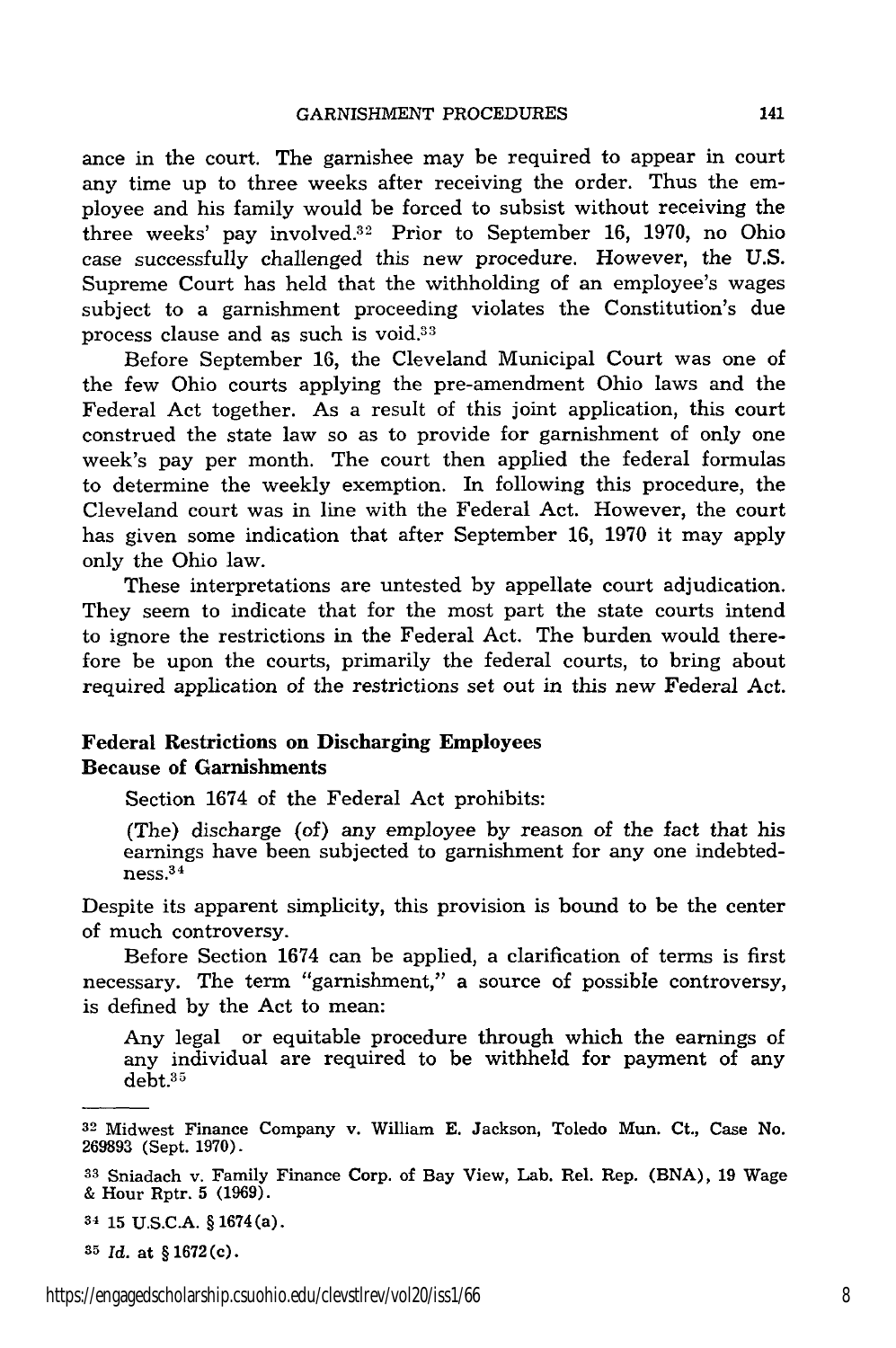The term "one indebtedness" which Section 1674 uses rather than "one garnishment" may be construed to refer to a single financial obligation instead of one legal proceeding. This interpretation recognizes the distinction between a single debt and the subsequent garnishment proceedings brought to collect it. This has particular importance in states such as Ohio, which require a series of levies, brought in the form of several individual garnishment actions, to garnish an employee for only one financial obligation.<sup>36</sup> The Federal Act is silent with regard to limitations on time and number of separate garnishment actions resulting from a single debt. The apparent reason for this is that the number of garnishment proceedings and the length of time required to collect the amount garnished are unimportant. Insofar as the Federal Act is concerned, only the number of individual obligations is important in determining whether an employee has been justifiably discharged. Under the above circumstances a company, corporation, partnership, or sole proprietorship is prohibited from discharging an employee because his wages have been subjected to garnishment for one indebtedness. Again, the number of levies which may take the form of a garnishment action are unimportant under the Federal Act.

Unlike the Ohio statutes, the Federal Act is silent on the issue of whether an employer may discharge an employee for a second indebtedness which follows the first indebtedness after an extensive period of time. To illustrate, under the Federal Act if an employee has had his wages garnished by one creditor and then five years later his wages are again garnished, except this time by a second creditor and for a different debt, it would appear, no matter how unreasonable, that under the federal regulations the employer would be justified in discharging the employee.

One serious problem that the Act creates is that an employer may be required to establish that an employee had been discharged because he was incompetent and not because he had been garnished. This is important in view of the penalties set out in the Federal Act for the wrongful discharge of an employee:

Whoever willfully violates subsection (a) of this section shall be fined not more than \$1,000 or imprisoned not more than one year or both.<sup>37</sup>

### Discharge Provisions of **the Ohio Act**

The Ohio statutes, in restricting the discharge of employees because their wages have been garnished, state:

No person shall discharge an employee solely by reason of such employee's personal earnings from such person having been at-

142

**<sup>36</sup>**O.R.C., *supra,* n. 2 at § 2715.17.

**<sup>37</sup>**15 U.S.C.A. § 1674(b).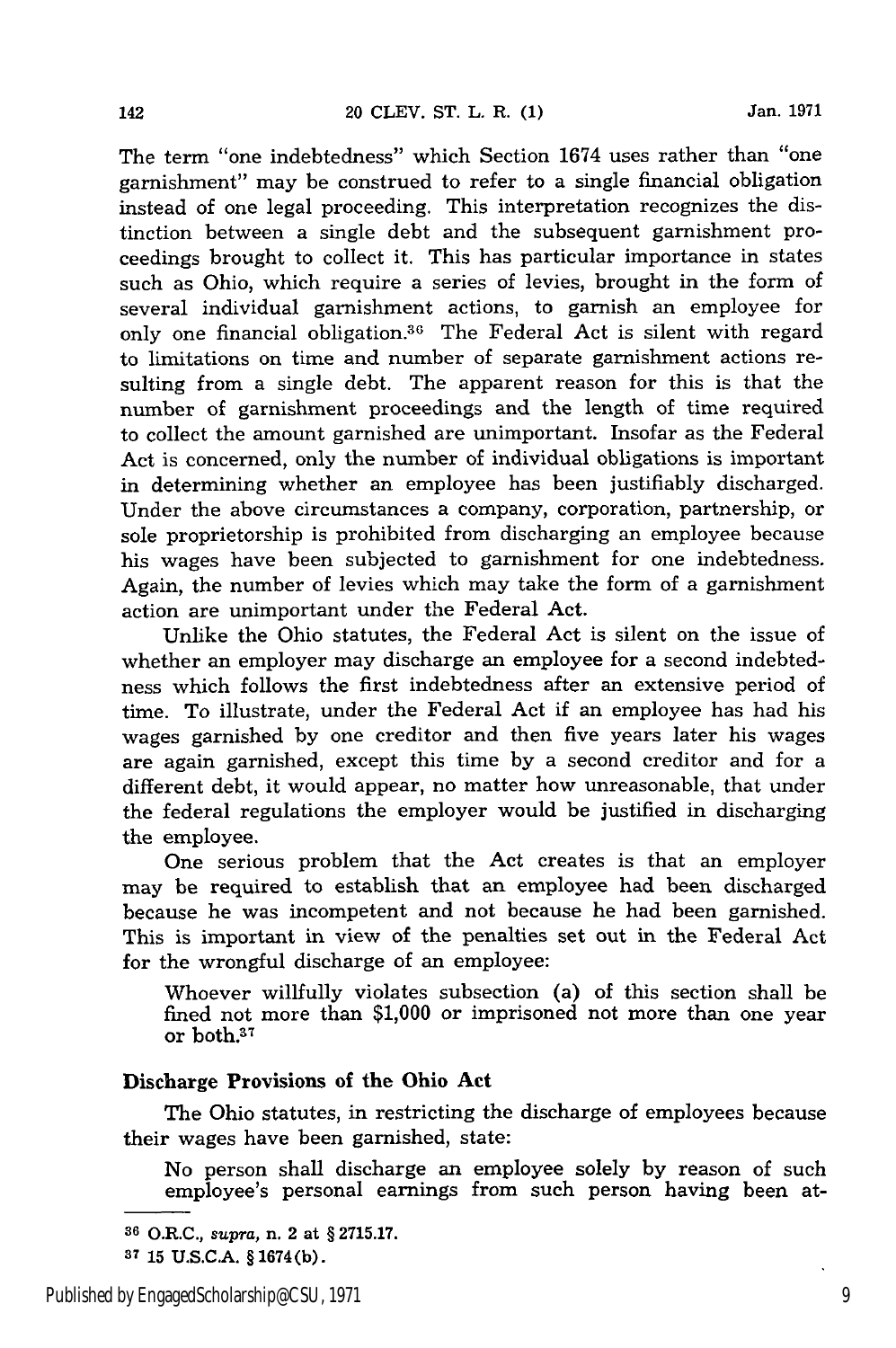tached through no more than one action in garnishment in any 12-month period.<sup>38</sup>

This provision of the state act seemingly favors the debtor since it prohibits the discharge of an employee who has been garnished for more than "one indebtedness." All that is required is that a period of 12 months separate each garnishment action. Again, the Federal Act prohibits the discharge of an employee because he has been garnished for one indebtedness and no mention is made in the federal provisions regarding time limits.39 When the Federal and State Acts are compared it appears that the state provides for a more limited garnishment law, and because of Section 1677 the state law may often be applicable.<sup>40</sup> The question of discharge is, however, not solved this simply. As mentioned earlier, in Ohio, a garnishment proceeding is considered a proceeding in aid of execution on a judgment. If the debt is not liquidated by the first garnishment the plaintiff-creditor must again, after a 30 day period, 41 serve a garnishment notice upon the garnishee-employer and the procedure must be initiated anew.<sup>42</sup> While the same mode must be followed as in the initial garnishment action, the state statute permits the attorney to use copies of the original proceeding. However this does not guarantee that the second action in garnishment will be successful. Thus while a series of garnishments for a single indebtedness does indeed appear to be only a series of levies, each monthly garnishment is in fact, a "de novo" proceeding. Because of this procedure, an employee in Ohio may be subjected to several actions in garnishment for one indebtedness and subsequently be justifiably discharged by the employer. The federal restriction prohibiting the discharge of an employee due to his earnings being subjected to garnishment for one indebtedness,43 should be applied however, because in this situation the federal restriction provides for more limited garnishment than does the state statute.

The only answer to the correct interpretation of these provisions is to apply both the state and federal restrictions to each individual case and then determine which affords the employee the greater protection from discharge.

**<sup>38</sup>**O.R.C., *supra,* n. 2 at § 2715.01.

**<sup>39</sup>** 15 U.S.C.A. § 1674.

**<sup>40</sup>***Id.* at § 1677.

**<sup>41</sup>**O.R.C., *supra,* n. 2 at § 1911.33 (B).

**<sup>42</sup>***Id.* § 2715.17.

**<sup>43</sup>**15 U.S.C.A. § 1674.